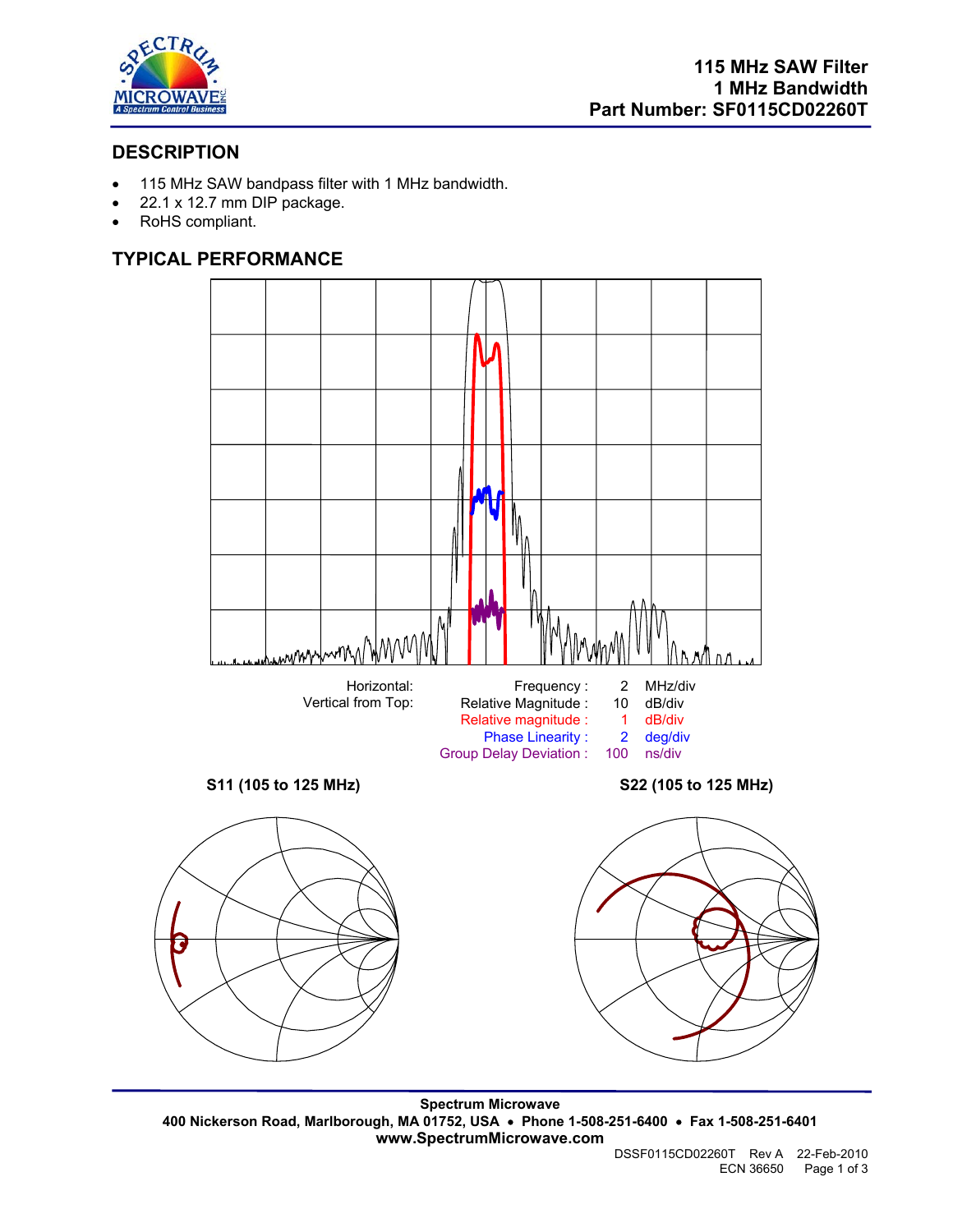

## **SPECIFICATION**

| <b>Parameter</b>                                    | Min    | <b>TVD</b> | <b>Max</b> | <b>Units</b> |
|-----------------------------------------------------|--------|------------|------------|--------------|
| Center Frequency (Fc)                               | 114.95 | 115.00     | 115.05     | <b>MHz</b>   |
| 1 dB Bandwidth                                      |        | 1.02       |            | <b>MHz</b>   |
| 3 dB Bandwidth                                      | 1.15   | 1.17       |            | <b>MHz</b>   |
| 12 dB Bandwidth                                     |        | 1.49       | 1.50       | <b>MHz</b>   |
| 45 dB Bandwidth                                     |        | 1.81       | 3.00       | <b>MHz</b>   |
| Rejection (10 MHz to $F_c$ -2.5 MHz) <sup>2</sup>   | 50     | 60         |            | dB           |
| Rejection ( $F_c$ +2.5 MHz to 120 MHz) <sup>2</sup> | 50     | 55         |            | dB           |
| Rejection (120 MHz to 124 MHz) <sup>2</sup>         | 47     | 50         |            | dB           |
| Rejection (124 MHz to 500 MHz) <sup>2,3</sup>       | 50     | 55         |            | dB           |
| Minimum Insertion Loss                              |        | 17.2       | 19         | dB           |
| Passband Amplitude Ripple                           |        | 0.6        | 1.0        | $dB$ p-p     |
| Passband Phase Ripple                               |        | 1.5        | 5          | deg p-p      |
| <b>Group Delay Ripple</b>                           |        | 75         | 120        | ns p-p       |
| Source/Load Impedance                               |        | 50         |            | Ω            |

Notes: 1. This parameter is the average of the two 3 dB bandwidth points.

- 2. Referenced to the minimum loss of the device.
- 3. Except for the Third Harmonic Response where the rejection limit is 20 dB minimum.

## **MAXIMUM RATINGS**

| Parameter.                         |     | VEX |        |
|------------------------------------|-----|-----|--------|
| Storage Temperature Range          | -40 | 85  |        |
| <b>Operating Temperature Range</b> | -30 | 80  | $\sim$ |
| Input Power Level                  |     | 10  | dBm    |

# **MATCHING CIRCUIT**



### Notes:

- 1. Recommend use of 2% tolerance matching components.
- 2. Component values are for reference only and may change depending on board layout.

**Spectrum Microwave 400 Nickerson Road, Marlborough, MA 01752, USA** • **Phone 1-508-251-6400** • **Fax 1-508-251-6401 www.SpectrumMicrowave.com**